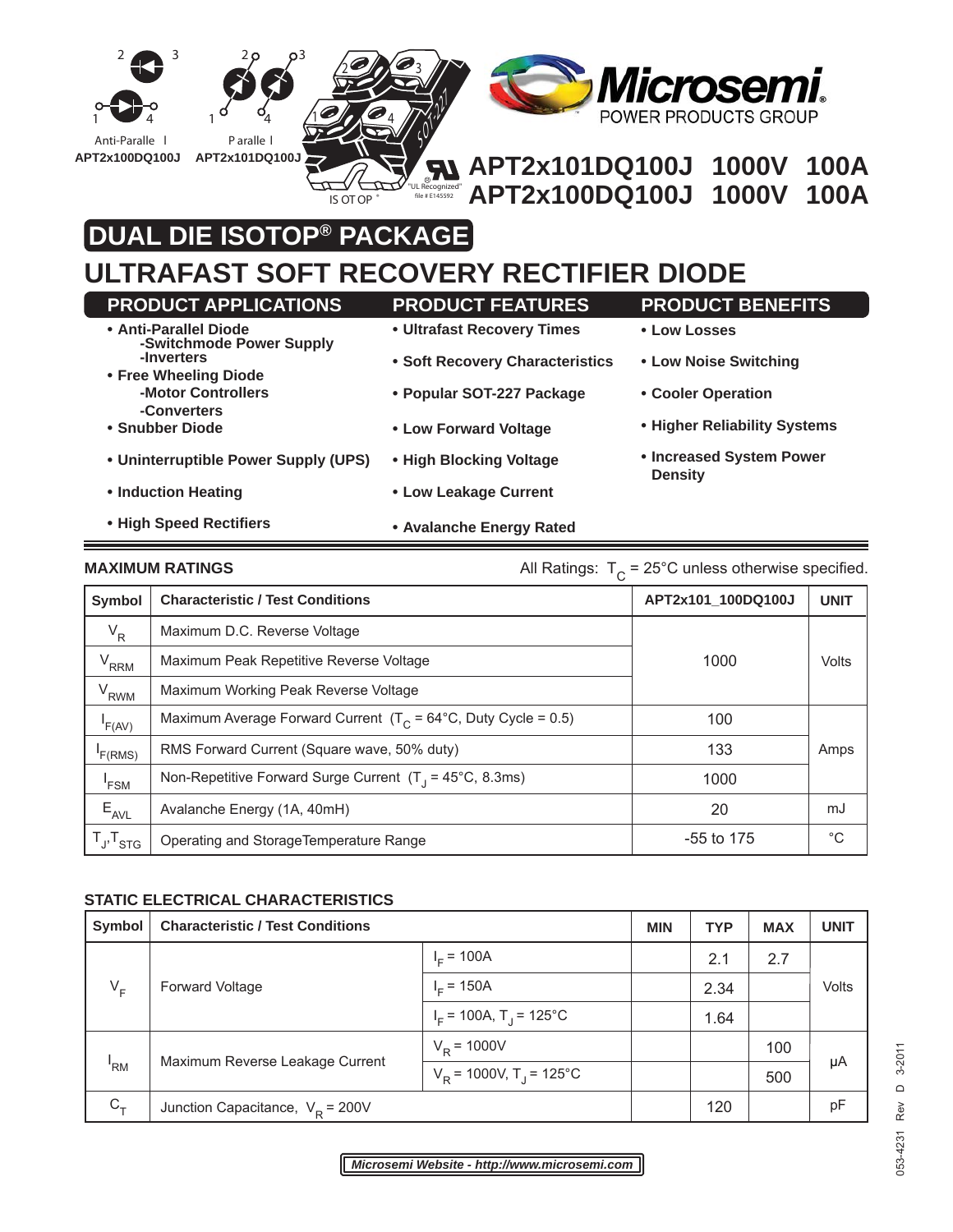#### **DYNAMIC CHARACTERISTICS APT2x101\_100DQ100J**

| Symbol           | <b>Characteristic</b>                                                                                             | <b>Test Conditions</b>                                                                      | <b>MIN</b> | <b>TYP</b> | <b>MAX</b> | <b>UNIT</b> |
|------------------|-------------------------------------------------------------------------------------------------------------------|---------------------------------------------------------------------------------------------|------------|------------|------------|-------------|
| $t_{rr}$         | $I_F = 1A$ , di <sub>F</sub> /dt = -100A/us, V <sub>R</sub> = 30V, T <sub>1</sub> = 25°C<br>Reverse Recovery Time |                                                                                             |            | 45         |            |             |
| $t_{rr}$         | Reverse Recovery Time                                                                                             | $I_F$ = 100A, di <sub>F</sub> /dt = -200A/µs<br>$V_R = 667V$ , T <sub>c</sub> = 25°C        |            | 290        |            | ns          |
| $Q_{rr}$         | Reverse Recovery Charge                                                                                           |                                                                                             |            | 685        |            | nC          |
| <sup>'</sup> RRM | Maximum Reverse Recovery Current                                                                                  |                                                                                             |            | 6          |            | Amps        |
| $t_{rr}$         | Reverse Recovery Time                                                                                             | $I_F$ = 100A, di <sub>F</sub> /dt = -200A/µs<br>$V_{\rm p}$ = 667V, T <sub>c</sub> = 125°C  |            | 340        |            | ns          |
| $Q_{rr}$         | Reverse Recovery Charge                                                                                           |                                                                                             |            | 3645       |            | nC          |
| 'RRM             | Maximum Reverse Recovery Current                                                                                  |                                                                                             |            | 18         |            | Amps        |
| $t_{rr}$         | Reverse Recovery Time                                                                                             | $I_F$ = 100A, di <sub>F</sub> /dt = -1000A/µs<br>$V_{\rm p}$ = 667V, T <sub>c</sub> = 125°C |            | 160        |            | ns          |
| $Q_{rr}$         | Reverse Recovery Charge                                                                                           |                                                                                             |            | 7085       |            | nC          |
| 'RRM             | Maximum Reverse Recovery Current                                                                                  |                                                                                             |            | 70         |            | Amps        |

#### **THERMAL AND MECHANICAL CHARACTERISTICS**

| Symbol                 | <b>Characteristic / Test Conditions</b>                                                | <b>MIN</b> | <b>TYP</b> | <b>MAX</b> | <b>UNIT</b>   |
|------------------------|----------------------------------------------------------------------------------------|------------|------------|------------|---------------|
| $R_{\theta$ JC         | Junction-to-Case Thermal Resistance                                                    |            |            | .41        | $\degree$ C/W |
| V <sub>Isolation</sub> | RMS Voltage (50-60hHz Sinusoidal Wavefomr Ffrom Terminals to Mounting Base for 1 Min.) | 2500       |            |            | <b>Volts</b>  |
| $W_{\tau}$             | Package Weight                                                                         |            | 1.03       |            | 0Z            |
|                        |                                                                                        |            | 29.2       |            | g             |
| Torque                 | Maximum Mounting Torque                                                                |            |            | 10         | $Ib \cdot in$ |
|                        |                                                                                        |            |            | 1.1        | $N \cdot m$   |

**Microsemi reserves the right to change, without notice, the specifi cations and information contained herein.**



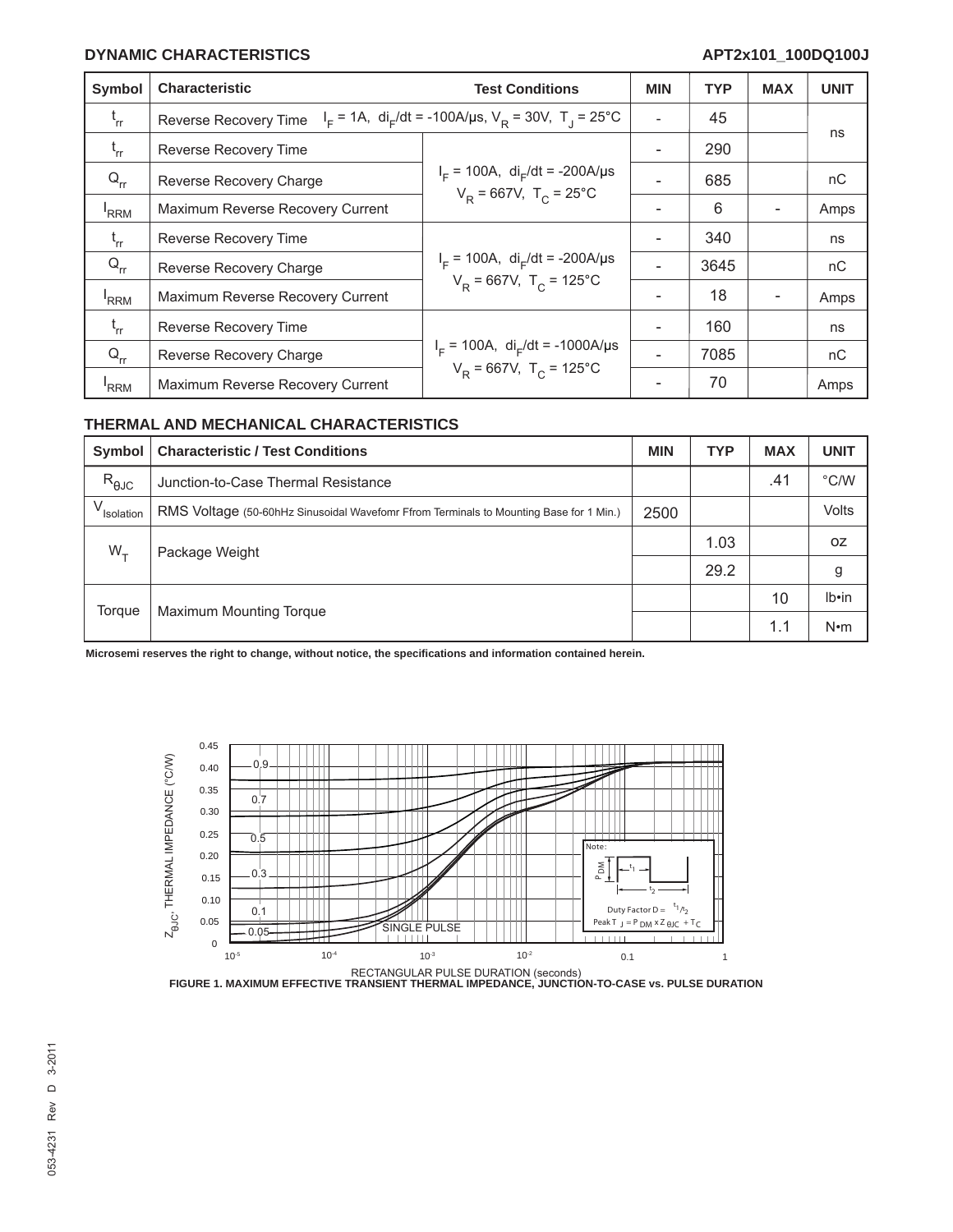